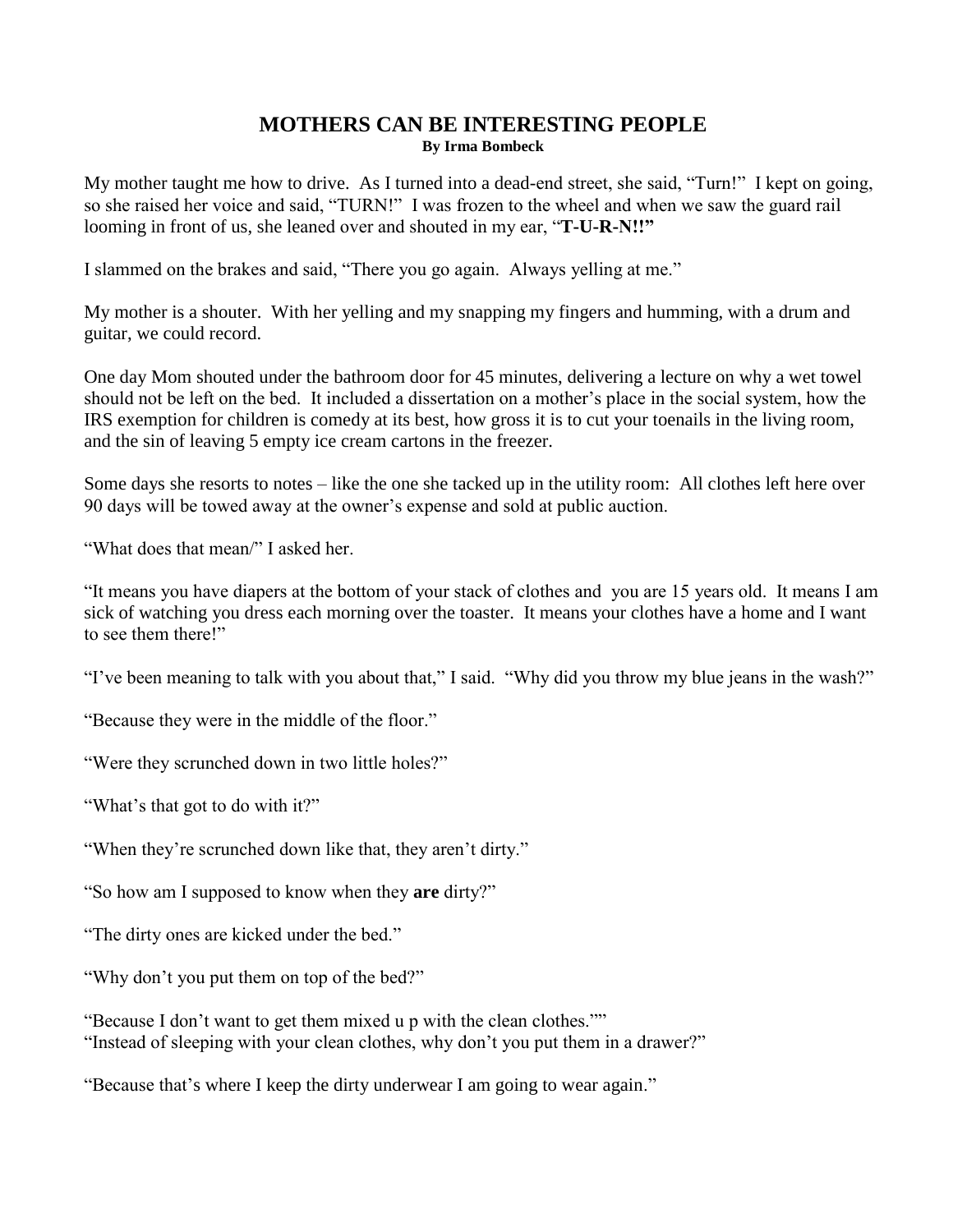"Why would you wear underwear two days in a row?"

"Because it is lucky underwear."

"For whom?"

"I suppose you want me to put my clothes in the clothes hamper?"

"It crossed my mind."

"With all the wet towels in there? My clothes would get ruined."

My mother is also totally unreasonable about other things as well. One night she made my brother wear galoshes to a basketball game. Maybe you read about it in the *New York Times* … The way he tells it, he entered the gym and a hush fell over the crowd. The players stopped playing and stared.

From out of nowhere a baby-blue spotlight appeared and played around his galoshes as he stumbled miserably to his seat.

The cheerleaders shouted, "He is darling, he is cute; he is wearing baby boots," then fell down laughing.

The band played, "Be kind to your web-footed friend."

He summed it up by saying firmly, "I can never go back to school again. I'll just sit in my room and educate myself with *Sports Illustrated.*

"This is ridiculous," Mom said. "You can't tell me you are the only boy in this country who owns a pair of galoshes."

"I didn't say that," my brother charged. "I said I am the only guy who has to wear them."

"What do the other mothers do with boots? Make planters out of them? I think you're dramatizing this whole bit. Someone get the door."

A few minutes later I appeared. "It was some boy. He returned this pair of gloves he found in the gym. Said they were dropped by the kid who wore galoshes to the game tonight/"

Mom shouted after him. But it was too late. He was already sealing himself in his bedroom. Mom came into my room one day while I was working on a paper on pollution.

"Where do you keep your bed?" she asked, bustling around.

"In the middle of the floor. It isn't made because I'm airing it."

"You've been airing it for 3 years. Why have you been sleeping with 48 copies of *Teen*, a Dixie Cup, a hubcap, and 18 mis-mated socks?"